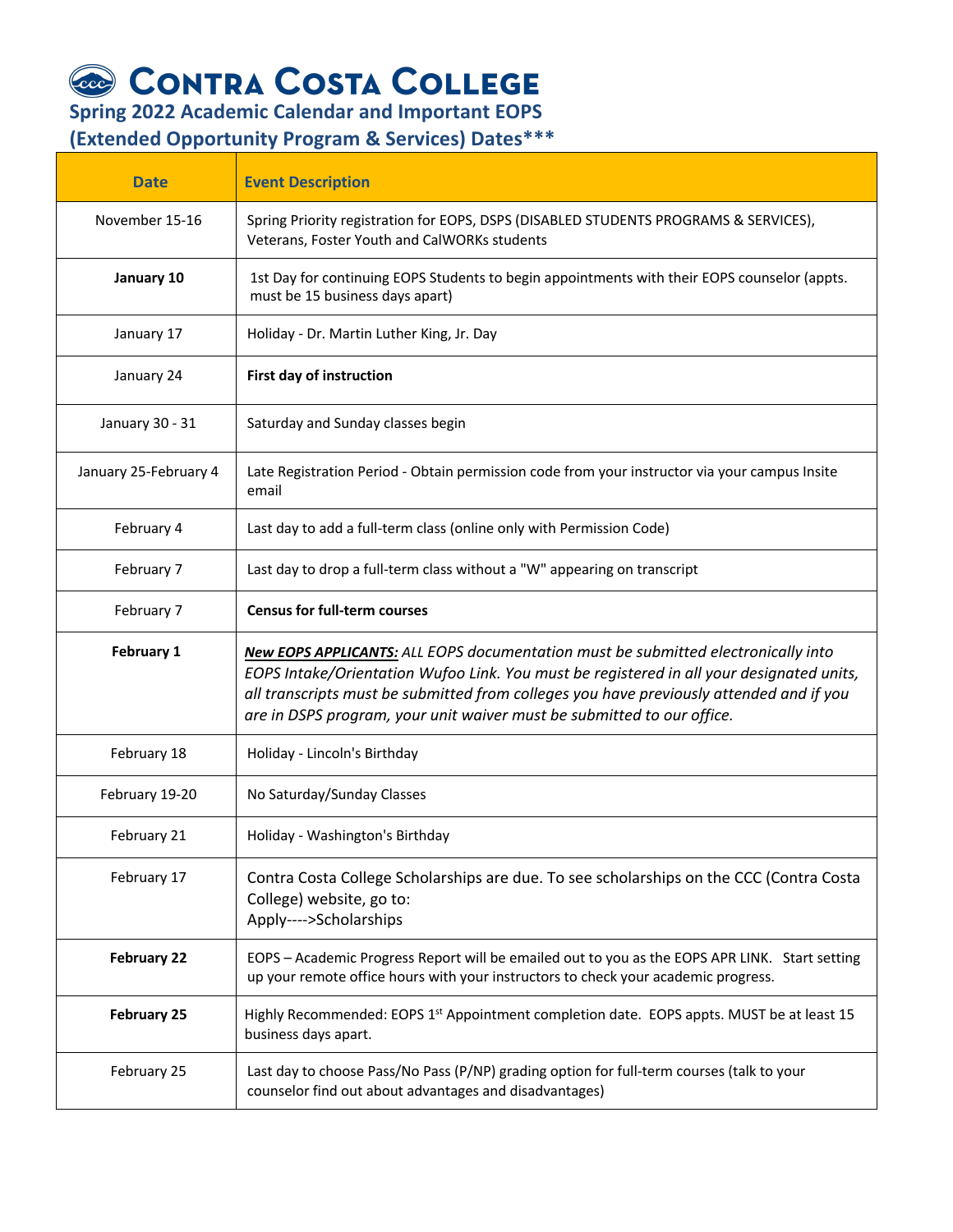| March 1                 | Last day to petition to graduate and participate in Spring Graduation Ceremony (AKA<br>Commencement)                                                                                                                                                                                                                                                                                             |
|-------------------------|--------------------------------------------------------------------------------------------------------------------------------------------------------------------------------------------------------------------------------------------------------------------------------------------------------------------------------------------------------------------------------------------------|
| March 2                 | FAFSA (Free Application for Federal Student Aid) and CA Dream act applications due. Go to<br>https://fafsa.ed.gov/ or http://www.csac.ca.gov/dream_act.asp                                                                                                                                                                                                                                       |
| March 3                 | <b>EOPS WARNING:</b> You must use your book grant or get reimbursed for your books. Be sure to<br>purchase your books through the Shopping Cart via the online bookstore and arrange pick up or<br>postal delivery. Please note the bookstore hours, wear a mask, socially distance, and arrange a<br>pickup time prior to coming on campus. Here is the link: https://www.contracostabooks.com/ |
| March 18                | EOPS-Academic Progress Report (APR) is due at 11:59 PM.                                                                                                                                                                                                                                                                                                                                          |
| March 25                | Highly recommended: EOPS 2 <sup>nd</sup> Appt. completion date. EOPS appts. must be 15 business days<br>apart.                                                                                                                                                                                                                                                                                   |
| March 27-April 2        | <b>Spring Recess</b>                                                                                                                                                                                                                                                                                                                                                                             |
| April 4                 | Spring 2022 Financial Aid Appeals must be submitted with all required documentation and<br>attachments to be considered for reinstatement of financial aid.                                                                                                                                                                                                                                      |
|                         | https://www.contracosta.edu/admissions/pay-for-college/satisfactory-academic-progress-<br>sap-policy/                                                                                                                                                                                                                                                                                            |
| April 4                 | Priority Registration for Summer. Summer classes are OPTIONAL. EOPS does not require taking<br>classes in summer. If you decide to take summer classes, you must enroll in 3 units or more to be<br>eligible for book support.                                                                                                                                                                   |
| <b>April 4-April 22</b> | E.O.P.S. APR Intervention Alert Weeks: students who are receiving grades of C- or lower, have<br>reported excessive absences, low test scores, missing assignments and/or are in jeopardy of failing<br>a course will be contacted by their E.O.P.S. counselor regarding strategies, policies, and<br>interventions to protect their academic progress.                                          |
| April 15                | Last day to file for fall 2022 graduation with the early registration option, see GRAD Tile on<br><b>Insite</b>                                                                                                                                                                                                                                                                                  |
| April 22                | Last day to withdraw from a full-term course with a "W" appearing on transcript                                                                                                                                                                                                                                                                                                                  |
| <b>April 25-26</b>      | EOPS-Fall Priority registration! Check Insite or via email notification to see when your time slot<br>opens. Make sure to register by midnight on your designated priority registration date!                                                                                                                                                                                                    |
| May 5                   | Pending EOPS Virtual/Drive-by Recognition Ceremony TBA based on COVID-19 protocol and<br>Centers for Disease Controls (CDC) Guidelines.                                                                                                                                                                                                                                                          |
| <b>May 13</b>           | Highly recommended: EOPS 3rd Appt. Deadline. EOPS appts must be 15 business days apart.                                                                                                                                                                                                                                                                                                          |
| May 20                  | Last day of instruction for Spring                                                                                                                                                                                                                                                                                                                                                               |
| May 20                  | Contra Costa College Graduation, also known as Commencement                                                                                                                                                                                                                                                                                                                                      |
| or ESL-108)             | ** The Student Success Program includes assessment, orientation, and completion of an educational plan (Enroll in Couns-108                                                                                                                                                                                                                                                                      |

Info**:** Students may register online until 11:59 pm, the day prior to the first-class meeting.